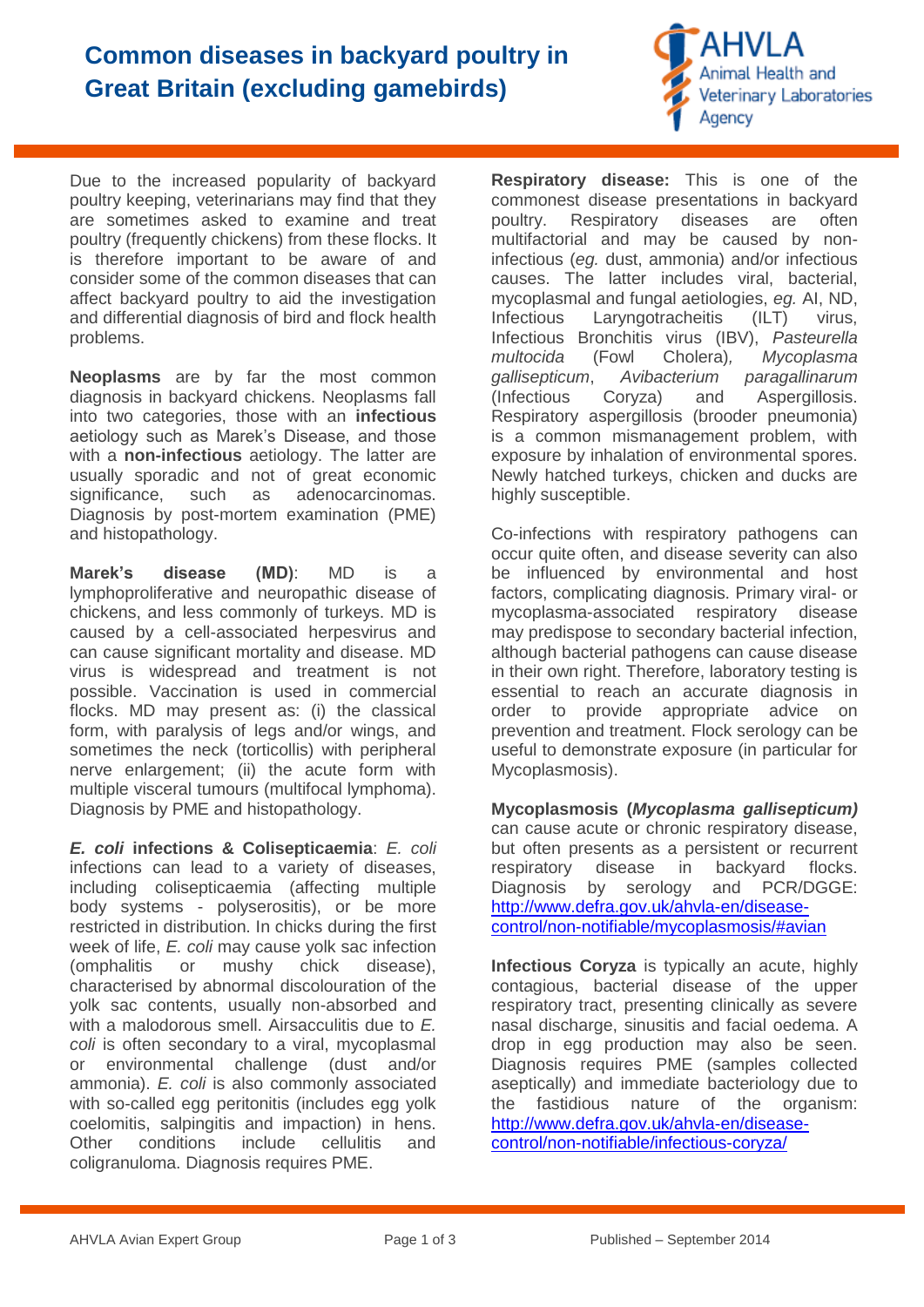#### **Viral diseases**

**Infectious Bronchitis (IB)** is an acute, highly contagious viral respiratory disease of high morbidity and typically low mortality, which can also be accompanied by a sharp drop in egg production and affect egg quality. Neurological signs are not a feature. In broilers, IB has been associated with renal damage, mortality and poor performance. IB vaccination is common in commercial flocks. For detection of IBV and IBV-like gammacoronaviruses, AHVLA has developed real-time RT-PCR (RRT-PCR) and other molecular tests: http://www.defra.gov.uk/ahvla-en/diseasecontrol/non-notifiable/infectious-bronchitis/.

**Infectious Laryngotracheitis (ILT)** is an acute viral disease of chickens which presents as severe dyspnoea (gasping) with bloody mucus and high mortality in adult birds. Introduction of infection is usually by asymptomatic carrier birds. Diagnosis is carried out by PME and histopathology. Vaccination is available.

**Duck Virus Enteritis (or Duck Plague)** is a contagious viral disease of adult waterfowl, characterised by a marked seasonality (commonly April-June) and exposure to wild/feral waterfowl, which may be carriers. Muscovy and Indian runner ducks have an increased susceptibility and Mallards more resistance. Clinically, increased mortality, ataxia, inappetance and watery, blood-stained diarrhoea may be seen. Diagnosis by PME and histopathology.

**Goose Parvovirus** is a highly contagious and fatal (up to 100% mortality) disease of young goslings and Muscovy ducklings, characterised by a rapid course of disease with anorexia, prostration and death. Diagnosis (*In Practice*, 2010, Vol. 32(8) pp. 382-386) by PME, histopathology, virus isolation and/or serology: [http://www.defra.gov.uk/ahvla-en/disease](http://www.defra.gov.uk/ahvla-en/disease-control/non-notifiable/goose-parvovirus/)[control/non-notifiable/goose-parvovirus/](http://www.defra.gov.uk/ahvla-en/disease-control/non-notifiable/goose-parvovirus/) 

**Blackhead (Histomonosis)** is a protozoal disease caused by *Histomonas meleagridis*, which affects turkeys most commonly, and sometimes chickens and gamebirds. Clinical signs include sulphur vellow droppings and mortality. PME characterised by multiple, necrotising target-like liver lesions (circular depressed area of necrosis circumscribed by a

raised ring) and typhlitis (severe ulceration and/or necrotic caecal cores). Diagnosis by PME and histopathology.

#### **Parasites**

**Coccidiosis** is a protozoan disease associated with enteritis, ill-thrift and mortality. The severity of the disease is related to weight of the coccidial oocyst challenge and immunity of the birds. Typical gross lesions at PME may include thickening and/or dilatation of the intestinal tract, haemorrhagic intestinal or caecal contents or caseous caecal cores. Diagnosis by PME, microscopy and/or histopathology.

**Ectoparasites**: Red mite (*Dermanyssus gallinae*) and northern fowl mite (*Liponyssus sylvarium*) infestations cause lethargy, egg drop, anaemia (especially red mite), and can cause deaths. Other common ectoparasites include yellow body louse (*Menacanthus stramineus*). Burrowing mites of the genus *Cnemidocoptes*  can cause feather loss (Depluming itch mite, *Cnemidocoptes gallinae*) or excessive scaliness of the skin, leading to thickening and even deformity of the legs (Scaly leg, *Cnemidocoptes mutans*).

**Endoparasites** can cause enteritis and ill-thrift in backyard poultry. Internal nematodes include: (i) *Ascaridia galli*, which causes ill-thrift, enteritis or intestinal impaction; (ii) *Heterakis gallinarum* which is not pathogenic, but has an important role in the transmission of Blackhead and is commonly located in the caecum; (iii) *Capillaria* spp., pathogenic when present in large numbers and requires microscopical examination of mucosal smears. Cestodes and trematodes are not usually pathogenic, except in young birds in high numbers (*eg*. *Davainea proglottina*).

#### **Toxicities**

As backyard flocks are usually kept outdoors, and owners may have fewer stock husbandry skills, there may be opportunities for birds to gain access to toxins, including plants and other materials. Exposure to any toxin should be regarded as a potential food safety incident and, where necessary, risk management measures should be taken, and advice provided to flock owners to protect the food chain. Consult AHVLA and the Food Standards Agency for advice.